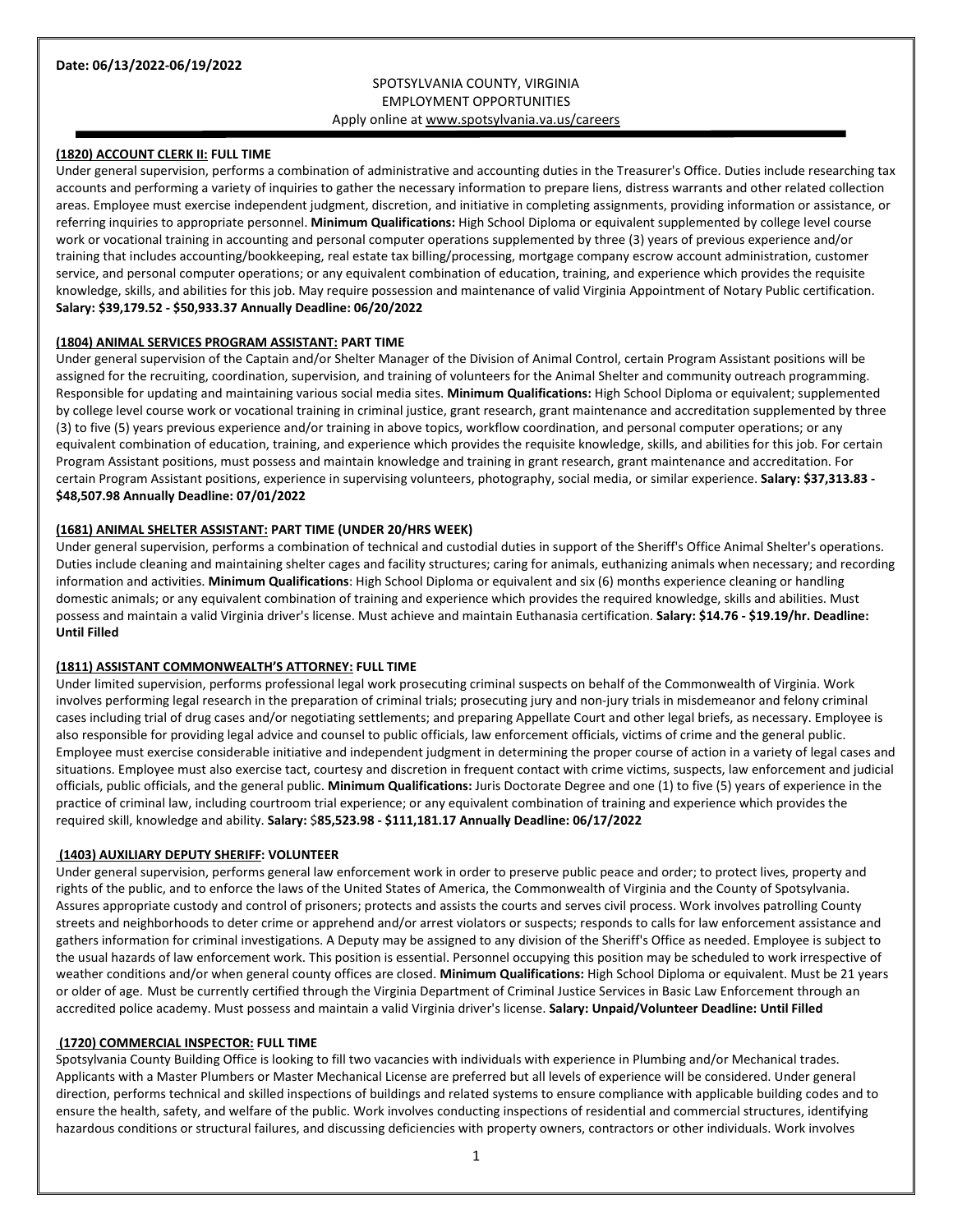enforcement of compliance with established codes governing one or more of the following areas of the building trades: building (construction and energy), mechanical, electrical and plumbing. Work also involves reviewing plans for completeness and conformance to State codes. Employee must check plans and specifications for proposed installation to ensure the codes and ordinances have been followed, but must exercise independent judgment in applying these standards to a variety of work situations. Employee is also responsible for interpreting and explaining applicable building codes and providing technical expertise and information. Employee must exercise considerable tact, courtesy and firmness in dealing with contractors, property owners and the general public. **Minimum Qualifications:** High School Diploma or equivalent; supplemented by college level course work or vocational training in general building construction, construction trades, and a variety of building inspection specialties; supplemented by three (3) years of previous experience and/or training that includes general building construction, construction trades, code enforcement/interpretation, and a variety of building inspection specialties, including plumbing inspection, mechanical inspection, framing inspection, electrical inspection; or any equivalent combination of education, training, and experience which provides the requisite knowledge, skills, and abilities for this job. Must possess and maintain a valid Virginia driver's license. Commercial Plumbing experience and a Master's Plumber's license is preferred. Must possess and maintain valid Virginia Combination One & Two-Family Dwelling Building Inspector certification, Plumbing Inspector certification, Electrical Inspector certification, and Mechanical Inspector certification. Must possess and maintain valid Residential Combination Inspector certification, or the ability to obtain within 18 months of employment. Must possess and maintain one of the following valid certifications: General Building Inspector, General Electrical, General Mechanical, or General Plumbing, or the ability to obtain within 2 years of employment. Obtain educational hours for state required inspection certifications. **Salary: \$55,129.52 - \$71,668.37 Annually Deadline: Until Filled**

# **(1806) COMMUNICATIONS OFFICER: FULL TIME**

Under general supervision, receives and prioritizes non-emergency and E911 calls from the public for law enforcement, fire, rescue, and other emergency services. Employee dispatches emergency personnel and public safety officials to emergency situations throughout the County. Employee also receives incoming phone calls to the communications center including emergency and non-emergency calls. This position is essential. Personnel occupying this position may be scheduled to work regardless of weather conditions and/or when general County offices are closed. Salary is commensurate on knowledge, skills, abilities and years of experience based on the Public Safety Step Pay Scale. **Minimum Qualifications:** High School Diploma or equivalent, supplemented by computer keyboard training, and must have served a minimum of one (1) year as a Communications Operator and six (6) months as a released operator and/or commensurate dispatch experience with an outside E911 agency. Must possess valid certification in the following courses: Virginia Department of Criminal Justice Services (DCJS) communications Basic course and/or Emergency communications dispatch Course, Virginia Criminal Information Network/National Crime Information Center (VCIN/NCIC and CPR certification). Must have a minimum typing speed of 35 wpm. Must successfully pass a polygraph examination, background check, and drug screening. ADDITIONAL REQUIREMENTS: Must have DCJS Certification as a Communications Officer within two years. Must have ICS-200 and ICS 800 within one (1) year. Must have successfully completed all on-the-job training standards. Must obtain Emergency Medical Dispatch certification and Emergency Fire Dispatch certification. Employee must receive an "Meets Standards" rating on their previous employee evaluation at the time of application. No disciplinary action within the past twelve (12) months at the time of application. **Salary: \$40,050.81 - \$53,585.21 Annually Deadline: 06/20/2022**

### **(1651) COMMUNICATIONS OPERATOR: FULL TIME**

Under general supervision, receives incoming phone calls to the communications center including emergency and non-emergency calls. Duties include prioritizing calls; obtaining essential information; determining proper method of handling calls; and preparing records of calls and dispatch information. Receives complaints and requests for information and assistance; provides general information and refers callers to appropriate agency or staff. This position is essential. Personnel occupying this position may be scheduled to work regardless of weather conditions and/or when general County offices are closed. Salary is commensurate on knowledge, skills, abilities and years of experience based on the Public Safety Step Pay Scale. **Minimum Qualifications:** High School Diploma or equivalent. Requires one (1) to two (2) years of experience as a receptionist in an environment with a high volume of calls and performing duties requiring typing or data entry; or any equivalent combination of training and experience which provides the required knowledge, skills and abilities. Minimum typing speed of 35 wpm. Must successfully pass a polygraph examination, background check, and drug screening. **Salary: \$34,981.93 - \$44,270.23 Annually Deadline: Until Filled**

### **(1721) COURT DEPUTY: PART TIME**

Under general supervision, performs general Court Security related work in order to preserve peace and order within the Courthouse complex; to protect lives, property and rights of the public, and to enforce the laws of the United States of America, the Commonwealth of Virginia and the County of Spotsylvania as required. Assures appropriate custody and control of prisoners; protects the courts and serves civil process. A Court Deputy will be assigned to the Court Division of the Sheriff's Office. Employee is subject to the usual hazards of law enforcement work. This position is essential. Personnel occupying this position may be scheduled to work irrespective of weather conditions and/or when general County offices are closed. Salary is commensurate on knowledge, skills, abilities and years of experience based on the Public Safety Step Pay Scale. **Minimum Qualifications:** High School Diploma or equivalent. Must be 21 years or older of age. Must possess and maintain a valid Virginia driver's license. Must have certification for The Virginia Department of Criminal Justice Services Court / Civil Law process officer. **Salary: \$22.05 Hourly Deadline: Until Filled**

#### **(1817) DEPUTY CLERK II: FULL TIME**

Performs customer service and administrative functions in the Department. Work involves considerable data entry, assisting the general public, and preparing and maintaining files and records. Employee must exercise considerable tact and courtesy in frequent contact with taxpayers and the general public. Employee must also exercise some independent judgment and initiative in performing assigned tasks. **Minimum Qualifications: Circuit Court:** High School Diploma or equivalent, supplemented by business school or college level courses or training in business administration or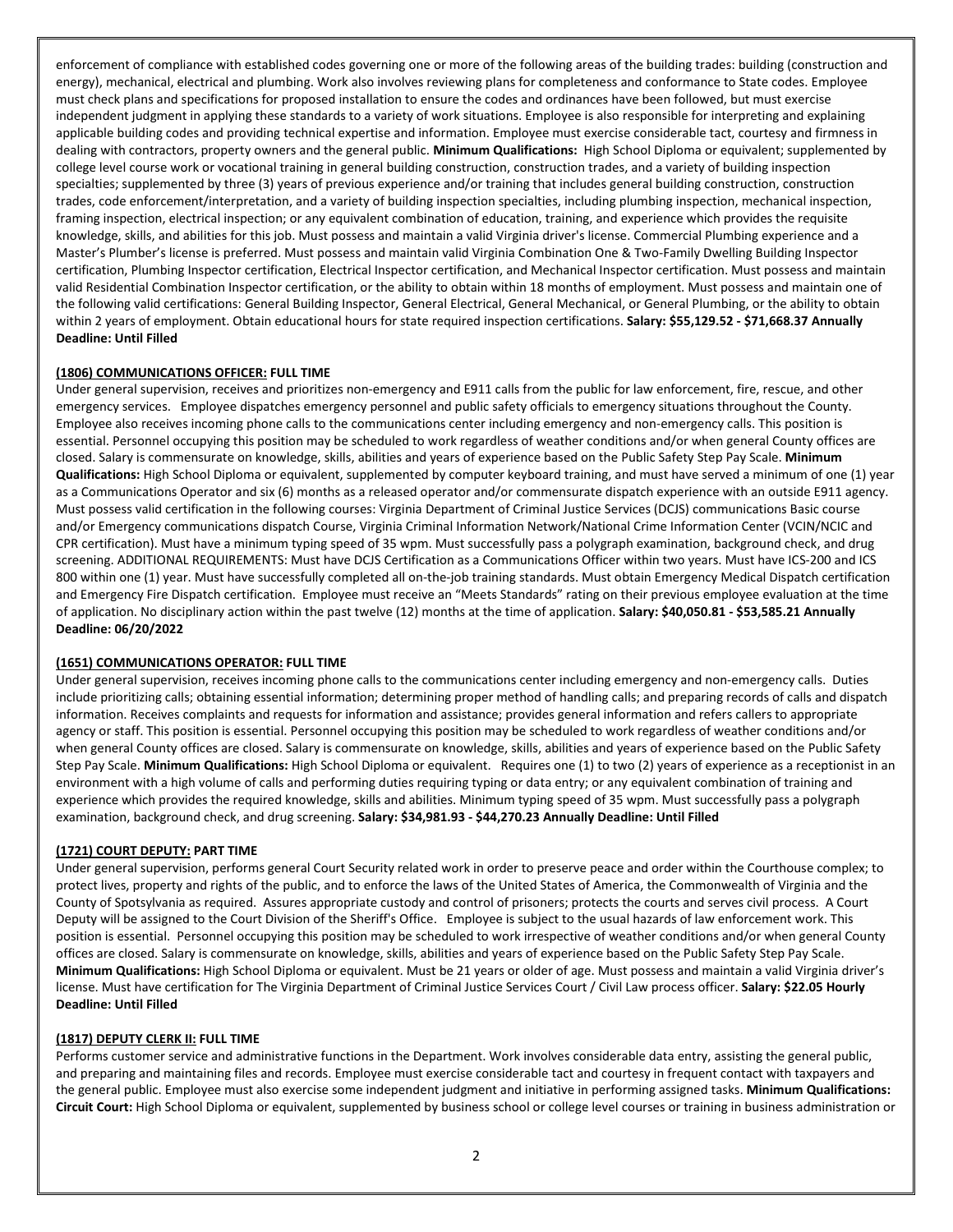a related field, and considerable experience in the Office of the Clerk of the Circuit Court. Requires general knowledge of the circuit court system and its operations and the ability to maintain confidentiality of information. **Salary:** \$**37,313.83 - \$48,507.98 Annually Deadline: 06/17/2022**

# **(1779) DEPUTY SHERIFF: FULL TIME**

Under general supervision, performs general law enforcement work in order to preserve public peace and order; to protect lives, property and rights of the public, and to enforce the laws of the United States of America, the Commonwealth of Virginia and the County of Spotsylvania. Assures appropriate custody and control of prisoners; protects and assists the courts and serves civil process. Work involves patrolling County streets and neighborhoods to deter crime or apprehend and/or arrest violators or suspects; responds to calls for law enforcement assistance and gathers information for criminal investigations. A Deputy may be assigned to any division of the Sheriff's Office as needed. Employee is subject to the usual hazards of law enforcement work. This position is essential. Personnel occupying this position may be scheduled to work irrespective of weather conditions and/or when general county offices are closed. Salary is commensurate on knowledge, skills, abilities and years of experience based on the Public Safety Step Pay Scale. **Minimum Qualifications:** High School Diploma or equivalent. Must be 21 years or older of age. Must pass the Virginia Department of Criminal Justice Services Basic Law Enforcement Certification test as administered through an accredited police academy. Must possess and maintain a valid Virginia driver's license. **Salary: \$49,071.24 - \$64,814.93 Annually Deadline: Until Filled**

# **(1770) DSS IT/SECURITY SUPERVISOR: FULL TIME**

Under limited supervision, the DSS IT/Security Supervisor's role is to oversee all DSS IT/Security Officer staff and ensure that end users are receiving the appropriate assistance. This includes the responsibility of managing all procedures related to identification, prioritization and resolution of incidents, including the monitoring, tracking and coordination of Service Desk functions. The DSS IT/Security Supervisor is also responsible for planning, designing, and analyzing the organization's service desk according to best practices, while ensuring high levels of customer service quality and availability. This individual will develop, implement, and oversee policies and procedures to ensure consistent service levels and quick resolutions. The DSS IT/Security Supervisor is also responsible for staffing capacity planning, service process design, performance analysis, and developing proactive resolution plans. They will also contribute to escalated problem resolution by giving in-person, hands-on support to end users when necessary. The DSS IT Security Supervisor is also responsible for performing Application Life Cycle Management, which includes IT/Security related project management including the implementation of vender-supplied applications from the planning and implementation phases and ongoing in operation application support using standard project management techniques; develops, executes, and supports the complete application life cycle. Works with all areas of Information Services and Security, to include audits; as well as department management and vendors. This position is essential. Personnel occupying this position may be scheduled to work regardless of weather conditions and/or when general County offices are closed. **Minimum Qualifications:** Associate Degree in Computer Science, or a related field, and five (5) years or more of relevant IT experience; or any equivalent combination of training, industry certifications and experience which provides the required skills, knowledge and abilities. Possession of a valid driver's license issued by the Commonwealth of Virginia. Certifications including the following: A+, Microsoft Technology Associate, ITIL Foundation, ITIL Intermediate, ITIL Experts, MS Active Directory, Networking Basics, MSCE- Desktop Infrastructure, CCNA. Project Management Training is required. **Salary: \$55,129.52 - \$80,000.00 Annually Deadline: Until Filled**

### **(1809) ENVIRONMENTAL PLAN REVIEWER I: FULL TIME**

Under general supervision, performs technical work within the Environmental Codes Division to ensure compliance with applicable design standards, codes, and regulations that relate to Erosion and Sediment Control, Stormwater Management, and the Chesapeake Bay Preservation Act. Employee must provide status updates and plan review information to contractors, architects, engineers, and the general public; must be able to communicate with tact, courtesy, and professionalism. Employee must be willing to take the initiative and practice independent judgement while performing their daily job duties. **Minimum Qualifications:** Associates Degree in Civil or Environmental Engineering, Biology, or a related field; supplemented by one (1) to two (2) years of experience in environmental plan review or any equivalent combination of training and experience which provides the required knowledge, skill, and abilities. Must possess and maintain a valid Commonwealth of Virginia driver's license. Must possess or have the ability to obtain within one (1) year of hire and maintain valid certifications from Virginia DEQ for Plan Reviewer in Erosion and Sediment Control, and Stormwater Management. **Salary: \$45,355.19 - \$58,961.75 Annually Deadline: Until Filled**

### **(1785) FAMILY SERVICES WORKER I: FULL TIME**

Under direct supervision, performs social work and case management in the provision of social services for individuals in need of assistance. Employee is responsible for investigating allegations of abuse or exploitation of elderly/disabled adults, adult abuse/neglect with lead role responsibilities in cases involving criminal abuse/neglect or sexual abuse, investigating cases of suspected child abuse/neglect, assisting clients in achieving self-sufficiency, or implementing activities associated with other social services. Work involves performing case management, providing crisis intervention and/or counseling, assessing client needs, coordinating provision of needed services, and maintaining case records. Work may regularly involve two or more program areas. This position is essential. Personnel occupying this position may be scheduled to work regardless of weather conditions and/or when general County offices are closed. Employee must be willing to work in the community emergency shelter in the event of a natural disaster or emergency. If chosen for this position, the employee will be required to be part of an on-call rotation that includes evenings, weekends, overnight visits, and holiday hours that may require immediate response into the field. **Minimum Qualifications:** Bachelor's Degree Social Services, Sociology, Human Services, Psychology or closely related field accompanied by a minimum of one (1) to two (2) year's experience in a human services related area or any equivalent combination of education, training, and experience which provides the requisite knowledge, skills, and abilities for the position. Must possess and maintain a valid Commonwealth of Virginia driver's license. **Salary: \$52,504.30 - \$68,255.59 Annually Deadline: 06/17/2022**

# **(1778) FARMER'S MARKET ASSISTANT MANAGER: PART TIME (UNDER 20/HRS. WEEK)**

Under limited supervision, employee is primarily responsible for supporting the management of the Spotsylvania County Farmers' Market (SCFM) at assigned locations. Responsibilities include efficiently and effectively operating the market, coordinating SCFM social media presence, and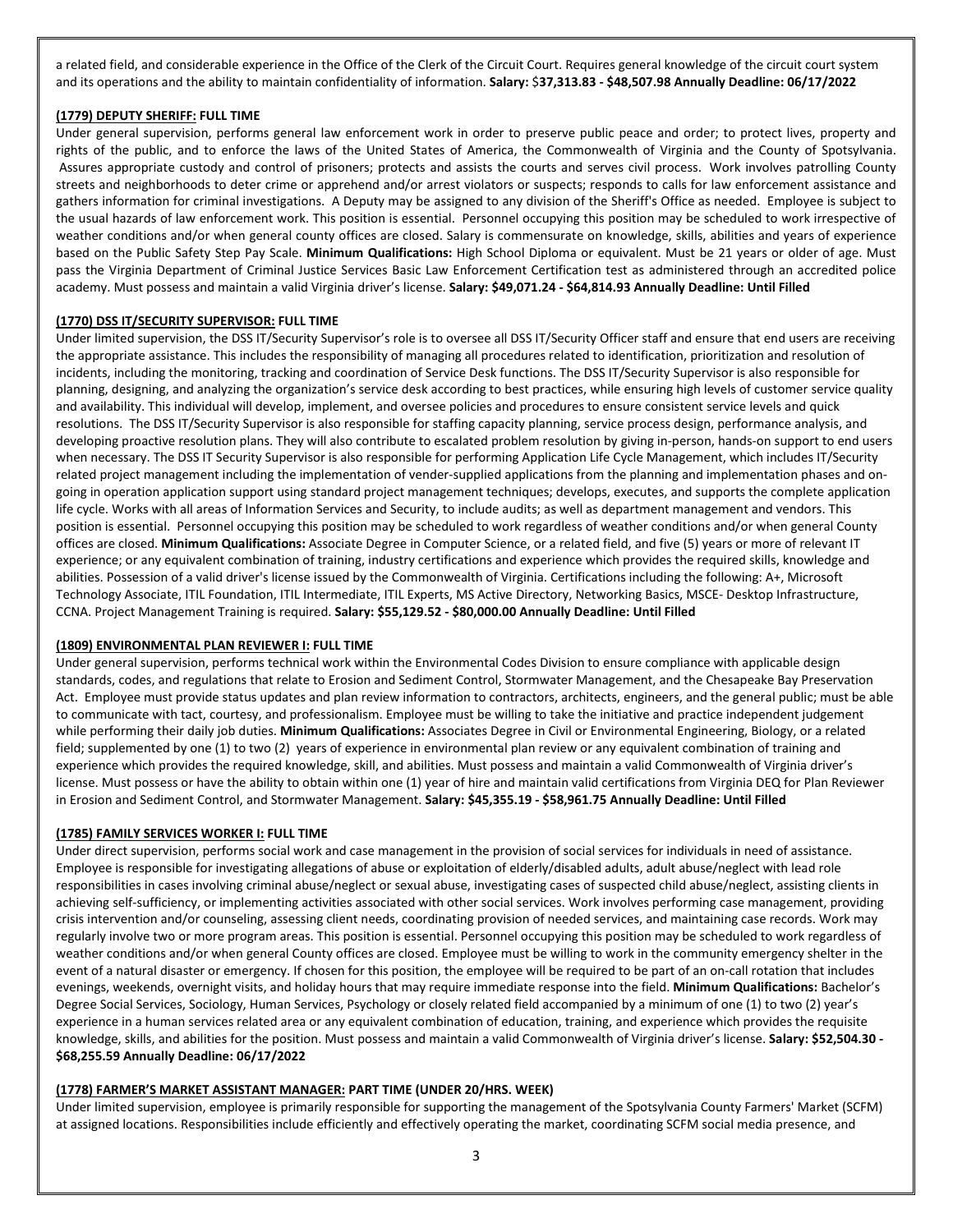maintaining vendor and customer relations. **Minimum Qualifications:** High School Diploma or equivalent with a background in customer service and good written and verbal communication skills; basic computer skills with Microsoft Office software (Word, Excel, Power Point) and basic accounting abilities are required; or any equivalent combination of education, training, and experience which provides the requisite knowledge, skills, and abilities for this job. Experience with social media is preferred. Experience with Farmers' Markets is preferred. **Salary: \$12.85 Hourly Deadline: 06/27/2022**

# **(1672) FINANCIAL SYSTEM ANALYST: FULL TIME**

The Financial System Analyst is responsible for assisting and providing backup support to the Financial Systems Administrator in the technical and administrative oversight of the County's Financial Management System. Work involves supporting the technical design, development and maintenance of the System, including conversions, interfaces, upgrades and enhancements; training and associated administrative work in the development of standards, procedures, policies, and structures. Work is performed under the general direction of the Financial System Administrator. **Minimum Qualifications:** Any combination of education and experience equivalent to an Associate's degree in Finance, Accounting, Business Administration, Information Systems/Technology or related field; dual finance and IT education a plus. Experience in a programing language preferred; VBScript experience a plus. Understanding of basic database structure. Experience in report writing software to include database development, report creation and system maintenance; IBM Cognos Analytics 11 experience a plus. Advanced Microsoft Excel experience preferred; SQL Server Management Studio(SSMS) experience a plus. Experience creating functional and technical documentation. Must possess a valid driver's license. **Salary: \$60,780.29 - \$79,014.38 Deadline: Until Filled**

# **(1677) GATE ATTENDANT: PART TIME**

Under general supervision, performs a variety of tasks in support of the Public Works Department. Work involves monitoring the recycling and disposal of residential waste, along with maintenance of buildings. Employee is also responsible for ensuring that users comply with the rules and regulations of the facility set forth by the Operations Manager. **Minimum Qualifications:** Some experience performing custodial related work or any equivalent combination of training and experience which provides the required knowledge, skills and abilities. **Salary: \$12.00 - \$15.03/hr. Deadline: Until Filled**

### **(1797) GIS TECHNICIAN: FULL TIME**

Under general supervision, the purpose of the position is to maintain and update maps, records and associated data for the County GIS System. Employees in this classification perform administrative and technical support work. Duties also include assisting with special GIS projects. Performs related work as directed. This position is essential. Personnel occupying this position may be scheduled to work regardless of weather condition and/ or when general county offices are closed. **Minimum Qualifications:** Associate's Degree with course work emphasis in Geography or Computer Applications; supplemented by three (3) to five (5) years previous experience and/or training in data entry, CAD and GIS, and mapping; or an equivalent combination of education, training, and experience. **Salary: \$41,138.50 - \$53,480.04 Annually Deadline: Until Filled**

### **(1743) HEAVY EQUIPMENT MECHANIC/WELDER: FULL TIME**

Under general supervision, establishes and maintains a program for preventive maintenance, repair, or rebuild of department vehicles, and heavy equipment while minimizing costs and downtime. Work involves inspecting trucks/equipment, diagnosing mechanical problems and identifying extent of damage, recommending repair or replacement of equipment, performing automotive/mechanical repair/maintenance work, rebuilding components, performing welding/fabrication work, and driving/operating trucks and heavy equipment. Employee is also responsible for monitoring costs associated with repair/maintenance work, maintaining inventory of parts, and maintaining maintenance records. This position is essential. Personnel occupying this position may be scheduled to work irrespective of weather conditions and/or when general county offices are closed. **Minimum Qualifications:** Vocational/Technical degree with training emphasis in mechanics, automotive/mechanical repair/maintenance, welding, and heavy equipment operation; supplemented by a minimum of three (3) years of previous experience as a supervisory mechanic on heavy equipment and trucks, and/or training that includes mechanics or automotive/mechanical maintenance, automotive/mechanical diagnostics, rebuilding of automotive/mechanical systems, welding/fabrication, and heavy equipment operation; or any equivalent combination of education, training, and experience which provides the requisite knowledge, skills, and abilities for this job. Must possess and maintain at minimum a valid Virginia Commercial Driver's License (CDL) Class B including appropriate endorsement(s). ASE Certification as a Master Medium/Heavy Vehicle Technician is preferred. ASE Certification in Refrigerant Recovery is also preferred. **Salary: \$45,355.19 - \$72,568.31 Annually Deadline: Until Filled**

### **(1810) INFORMATION SECURITY OFFICER: FULL TIME**

Under minimal supervision, and at the direction of the Chief Information Officer (CIO), the Information Security Officer's role is to provide vision and leadership for developing and supporting technical security initiatives. The Information Security Officer will direct the planning and implementation of enterprise IT system, business operation, and facility defenses against security breaches and vulnerability issues. This individual is also responsible for auditing existing systems, while directing the administration of security policies, activities, and standards. This position is essential. Personnel occupying this position may be scheduled to work regardless of weather conditions and/or when general county offices are closed. **Minimum Qualifications:** Bachelor's Degree in Computer Science, Information Systems, Computer Programming, Business Administration, MIS (Management Information Systems) or closely related field; supplemented by a minimum of ten (10) years of previous experience and/or training that includes Information Security, Network Management, Program Management, computer programming, software configuration, computer application development, data analysis and design, and computer operations/maintenance; or any equivalent combination of education, training, and experience which provides the requisite knowledge, skills, and abilities for this job. Certified Information Systems Security Professional (CISSP) is required and the candidate will have one year from the date of hire to complete the certification. Other certifications but not limited to the following would be preferred but not required: CISM- Certified Information Security Manager SSCP - Systems Security Certified Practitioner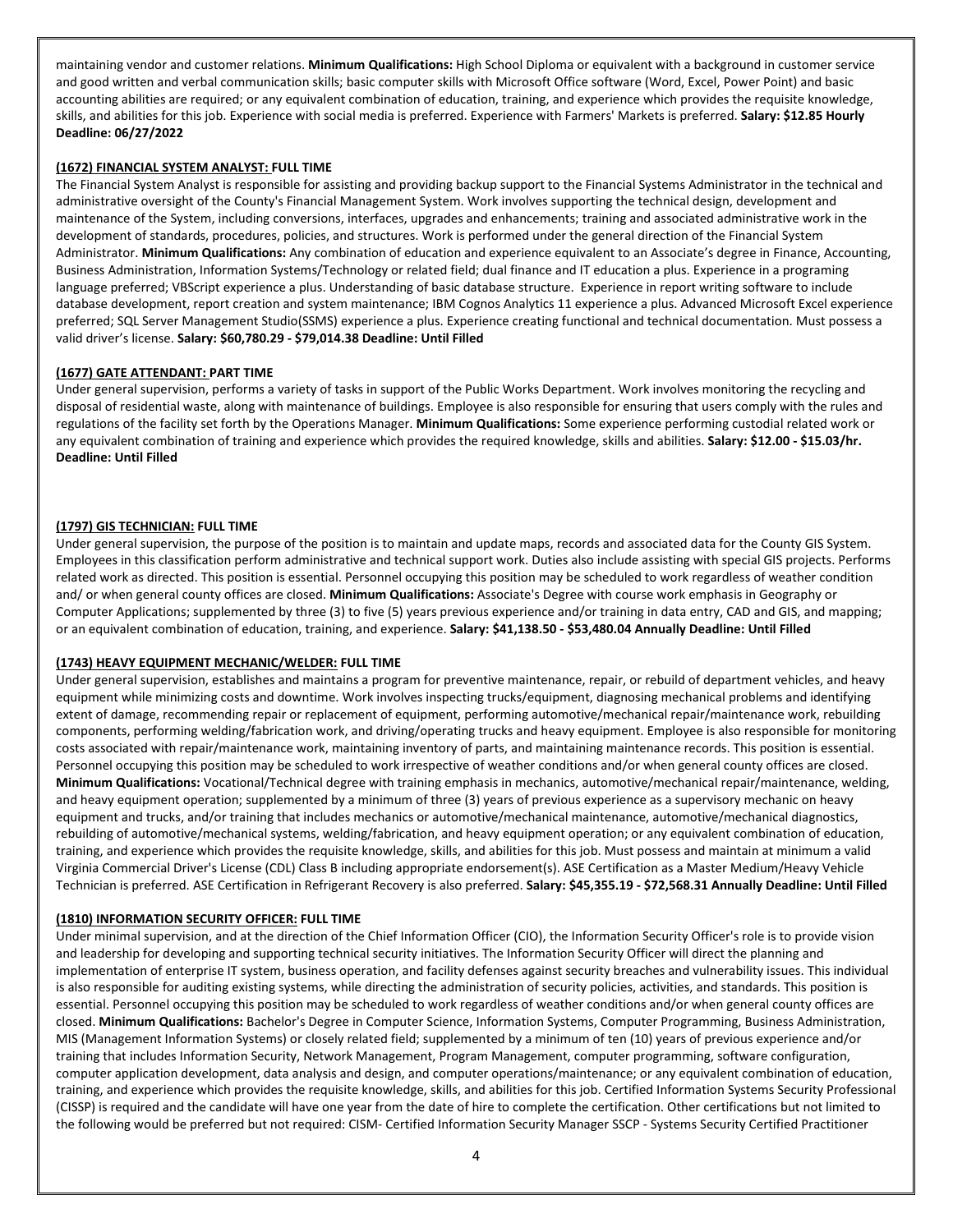CISA- Certified Information Systems Auditor CompTIA Security+ certification CWSP- Certified Wireless Security Professional. **Salary: \$77,572.77 - \$100,844.60 Annually Deadline: Until Filled**

# **(1640) LABORER: FULL TIME**

Under general supervision, performs semi-skilled labor for operations of the Utilities Public/Works Department and Parks and Recreation. Work involves litter pickup, general landscape duties, operating light machinery and using hand tools, etc. Employee must exercise some independent judgment and initiative in ensuring proper completion of assigned tasks. **Minimum Qualifications:** High School Diploma or equivalent is preferred but not required. Possession of a valid driver's license issued by the Commonwealth of Virginia is preferred. Employee must be able to read and communicate verbally. Employee in this position is required to wear safety shoes and uniform provided by the County. Pre-employment drug test will be required. May be required to work weekends, holidays, and during inclement weather. **Salary: \$27,513.98-30,265.38 Deadline: Until Filled**

### **(1734) LIFEGUARD: SEASONAL**

Under general supervision, responsibility is to guard the swimming pool to save lives and prevent accidents. Also responsible for the maintenance and cleaning of the pool and its surroundings. Reports to Special Events Coordinator. **Minimum Qualifications:** Extensive experience in pool operations and equipment; experience and training which provides the required knowledge, skills, and abilities. Must be 15 years of age or older. Certification in American Red Cross or YMCA Lifeguard Training, CPR/PR, and First Aid. Maintains current Lifeguard, CPR, and First Aid certifications. **Salary: \$13.00 Hourly Deadline: Until Filled**

# **(1759) MAINTENANCE WORKER – CUSTODIAL: PART TIME**

Under limited supervision, performs a variety of custodial duties in the care and maintenance of County buildings, grounds and facilities. Work may involve routine custodial functions such as sweeping, mopping, washing walls and fixtures, etc., and performing physically strenuous activities such as mowing, pruning trees, moving furniture, minor equipment repair, heavy floor stripping, and operating waxing and buffing equipment. Duties fluctuate slightly within the job title according to assignment and specific needs of area of assignment. Employee must exercise some independent judgment in completion of assigned tasks. Personnel occupying this position may be scheduled to work irrespective of weather conditions and/or when general County offices are closed. **Minimum Qualifications:** High School Diploma or equivalent and one (1) to two (2) years of experience in labor-intensive maintenance work; or any combination of training and experience which provides the required skills, knowledge and abilities. Must possess a valid driver's license issued by the Commonwealth of Virginia. Employees in this position are required to wear safety shoes for some departments. **Salary: \$14.06 - \$18.27 Hourly Annually Deadline: Until Filled**

# **(1787) MAINTENANCE TECHNICIAN I – FACILITIES: FULL TIME**

Under general supervision, performs lead worker, skilled work in the maintenance and repair of County facilities. Work involves applying drywall, painting, cement work, moving furniture and equipment maintenance and repair. Employee is also responsible for maintaining inventory records. Employee must exercise independent judgment in completing assigned tasks. This position is essential. Personnel occupying this position may be scheduled to work irrespective of weather conditions and/or when general county offices are closed. **Minimum Qualifications:** High School Diploma or equivalent, and two (2) to three (3) years of experience in maintenance work; or any equivalent combination of training and experience which provides the required skills, knowledge and abilities. Must possess a valid driver's license issued by the Commonwealth of Virginia. Valid Adult CPR/AED Certification, First Aid Certification. Must complete FEMA ICS 100 and 700 level courses (or proof of completed courses). Employee in position is required to wear safety shoes. **Salary: \$32,233.09 - \$41,903.01 Annually Deadline: Until Filled**

### **(1717) PARK ATTENDANT: SEASONAL**

Under general supervision, performs semi-skilled and unskilled work in the maintenance and construction needs of the County Parks and Recreation Department. Work involves performing a variety of labor-intense tasks such as maintaining parks and athletic fields and repairing equipment and recreational facilities. **Minimum Qualifications:** Some experience in grounds maintenance required. Possession of valid driver's license issued by the Commonwealth of Virginia. **Salary: \$12.50 Hourly Deadline: Until Filled**

### **(1718) PARK LABORER: SEASONAL PART-TIME**

Under general supervision, performs semi-skilled labor for operations of the Parks & Recreation Department. Work involves litter pickup, general landscape duties, operating light machinery and using hand tools, etc. Employee must exercise some independent judgment and initiative in ensuring proper completion of assigned tasks. **Minimum Qualifications:** High School Diploma or equivalent is preferred but not required. Possession of a valid driver's license issued by the Commonwealth of Virginia is preferred. Employee must be able to read and communicate verbally. Employee in this position is required to wear safety shoes and uniform provided by the County. Pre-employment drug test will be required (Utilities and Public Works only). May be required to work weekends, holidays, and during inclement weather. **Salary: \$15.00 Hourly Deadline: Until Filled**

### **(1745) PLANNER I: FULL TIME**

Under general supervision, performs professional planning and land development review work for the County's Planning Department. Reviews special use, subdivision and other development proposals to ensure compliance with County codes and the Comprehensive Plan. Assists in updates to the Comprehensive Plan and its implementation. Serves as a team member in work teams engaged in planning projects and or plan reviews. Reviews and analyzes land development requests; interprets and applies relevant ordinances, standards, Code, plans and policies; and presents findings and recommendations to the Planning Commission and the Board of Supervisors. Reports to the Director of Planning, Assistant Director of Planning or Planning Manager. **Minimum Qualifications:** Bachelor's Degree in Urban Planning, or a closely related field and a minimum of one (1) year of professional level planning experience; or any equivalent combination of training and experience which provides the required knowledge, skills and abilities. **Salary: \$50,004.10 - \$65,005.33 Annually Deadline: Until Filled**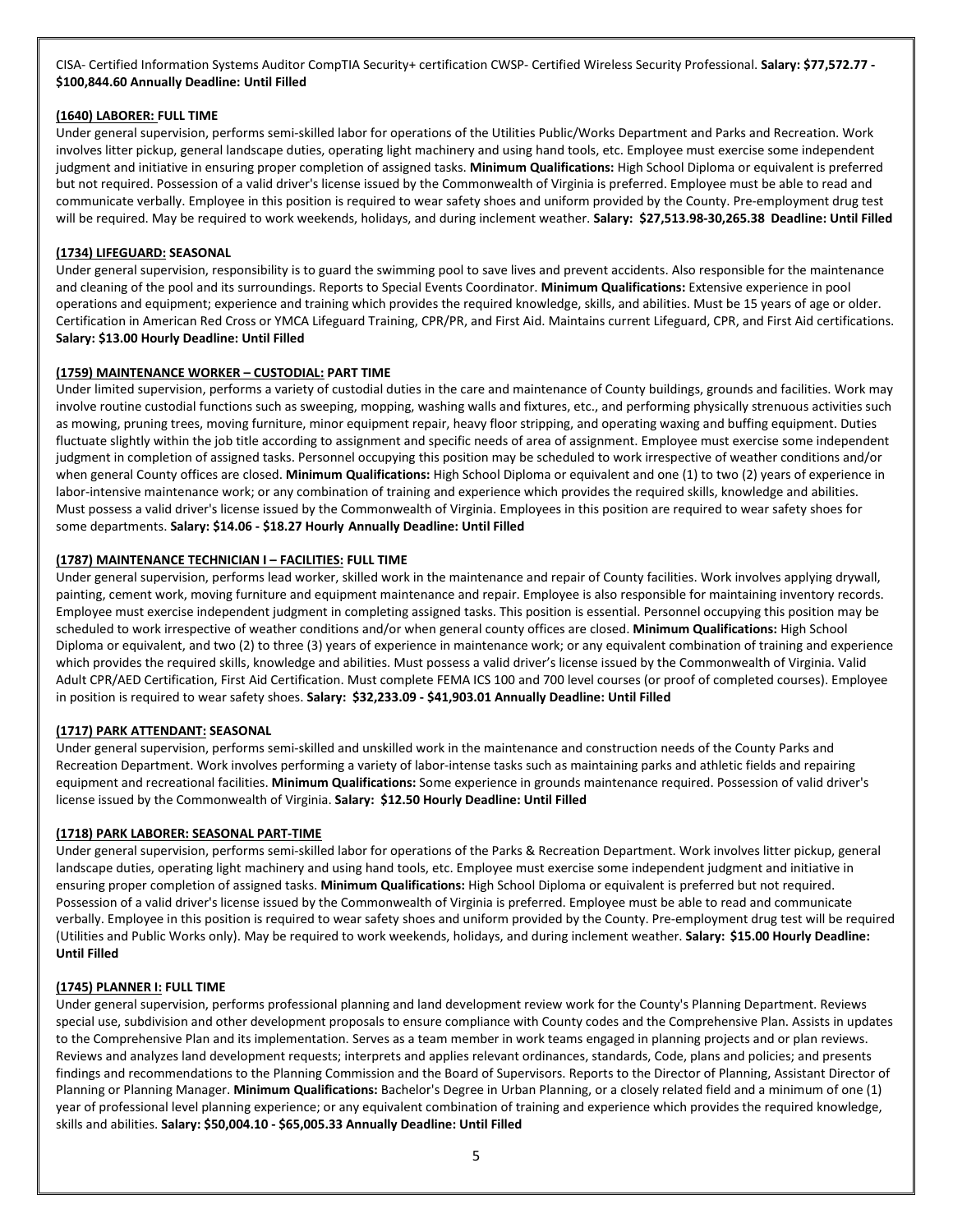# **(1814) PUBLIC WORKS FOREMAN: FULL TIME**

Under general supervision, coordinates and supervises activities involving solid waste disposal, refuse collection operations, landfill operations, mulching operations, and general public works facility maintenance operations. Work involves coordination and scheduling of staffing to support assigned operations, maintaining inventory, performing field work, and performing administrative tasks. This position is a working foreman position as the foreman is expected to be directly involved in the work assigned and will rotate on schedules as determined by their supervisor. Reports to the Landfill Manager or Operations Manager. **Minimum Qualifications:** Vocational/Technical degree with training emphasis in solid waste collection, mulching operations, and heavy equipment operation; supplemented by three (3) years previous experience and/or training that includes solid waste collection/transport, landfill operations, processing of solid waste or recyclable materials, mulching operations, heavy equipment operation, and supervision; or any equivalent combination of education, training, and experience, which provides the requisite knowledge, skills, and abilities for this job. **Salary: \$50,004.10 - \$65,005.33 Annually Deadline: Until Filled**

### **(1719) RESERVOIR ATTENDANT: SEASONAL**

Under general supervision responsible for boat rental service, bank fishing program, park maintenance and the enforcement of rules and regulations. This is labor-related work. **Minimum Qualifications:** High School Diploma or equivalent combination of experience and training which provides the required skills, knowledge, and abilities. **Salary: \$13.50 Hourly Deadline: Until Filled**

# **(1733) SCALE TECHNICIAN: PART TIME**

Under general supervision, performs a variety of customer service tasks assisting customers of the Livingston Landfill and Livingston's Blend Compost Facility. Position requires computer skills to operate a computer based truck scale system which involves weighing of inbound and outbound vehicles. Employee is responsible for making and processing accurate tickets for billing purposes and processing of credit card transactions for all customers of the Landfill and Composting Facilities. In addition, the employee shall monitor the capacity of the containers, assist residents with the disposal of refuse and recyclable material and communicate with drivers as to when the containers need to be dumped. Employee is also responsible for ensuring that all users comply with the rules and regulations of the facility set forth by the Landfill Manager, ensuring that the materials brought to the site are free from contaminants and disposed of in the proper container, and ensuring users of the facility are residential or commercial customers within Spotsylvania County. Employee shall also be proficient with utilizing two-way radio communications to maintain radio contact with Landfill Staff and inform them of all loads leaving the scale facility heading to the work areas of the overall facility. In this position you will report to the Administrative Support Supervisor. **Minimum Qualifications**: Six (6) months of experience performing customer service related work or any equivalent combination of training and experience which provides the required knowledge, skills and abilities. Basic computer experience required**. Salary: \$13.39 - \$17.40 Deadline: Until Filled**

### **(1815) SOLID WASTE EQUIPMENT OPERATOR: FULL TIME**

Under general supervision, perform specialized skilled work in the operation of several types of motorized heavy equipment used in the transfer and compaction of refuse and/or the processing of municipal wastewater sludge into marketable compost for the Utilities/Public Works Department. Work involves operating such heavy equipment as heavy trucks, tractors, compactors, loaders, graders, mixers, blowers, screening equipment, grinders, etc. Employee is responsible for manipulating such vehicles with considerable skill and constant attention to safety of operation. Performs minor preventative maintenance on equipment; and performs various duties to assist department maintenance crews. Employee must exercise some independent judgment in the performance of assigned tasks. This position is essential. Personnel occupying this position may be scheduled to work irrespective of weather conditions and/or when general County offices are closed. **Minimum Qualifications:** High School Diploma or equivalent; three (3) years of previous experience and/or training involving heavy equipment operation, truck driving, mulching operations, welding/fabrication, and general maintenance work; or any equivalent combination of education, training, and experience which provides the requisite knowledge, skills, and abilities for this job. **Salary: \$43,680.00 Annually Deadline: Until Filled**

### **(1735) SWIM LESSON INSTRUCTOR: SEASONAL**

Under general supervision of Swim Lesson Coordinator, position is responsible for teaching swimming lessons according to class level to program participants. Must be 15 years of age or older. Employee is responsible for the safety of class participants. Must successfully demonstrate service, integrity and pride while working with the general public. Reports to the Lead Swim Lesson Instructor. **Minimum Qualifications:** Any combination of education and experience providing the required skill and knowledge for successful performance that would prove extensive knowledge and /or training in swimming strokes, techniques in teaching the strokes; demonstrates ability to teach others. Certification in American Red Cross Water Safety Instructor is preferred. Swim Team experience or the ability to demonstrate skill is required. Must be able to perform all skills taught in lessons for all levels. **Salary: \$14.35 Hourly Deadline: Until Filled**

### **(1812) UTILITIES FIELD CREW FOREMAN (SEWER FOREMAN): FULL TIME (INTERNAL)**

Under limited supervision, performs supervisory, maintenance and construction duties for the Department of Utilities/Public Works. Employee is responsible for coordinating and supervising diverse groups of subordinates. Work involves the maintenance and operation of the County's water distribution and sewage collection systems. Employee is also responsible for overseeing/performing preventive maintenance on assets, maintaining a variety of records, and preparing reports. Employee must exercise independent judgment in completing assigned tasks. This position is essential. Personnel occupying this position may be scheduled to work irrespective of weather conditions and/or when general County offices are closed. **Minimum Qualifications:** High School Diploma or equivalent and three (3) to five (5) years of experience in water and sewer maintenance and repair work; or any equivalent combination of training and experience which provides the required knowledge, skills and abilities.Possession of a valid Virginia Class A Commercial Driver's License with Tanker Endorsement. Valid Pesticide Applicators License. Valid Adult CPR/AED Certification card. Valid First Aid Certification; valid VDOT Flagging Certification. Valid Fork Lift Certification and Backhoe Certification. Must obtain Competent Person Certification (Trenching and Shoring), within six (6) months of hire or acceptance of position. Must obtain Intermediate Work Zone